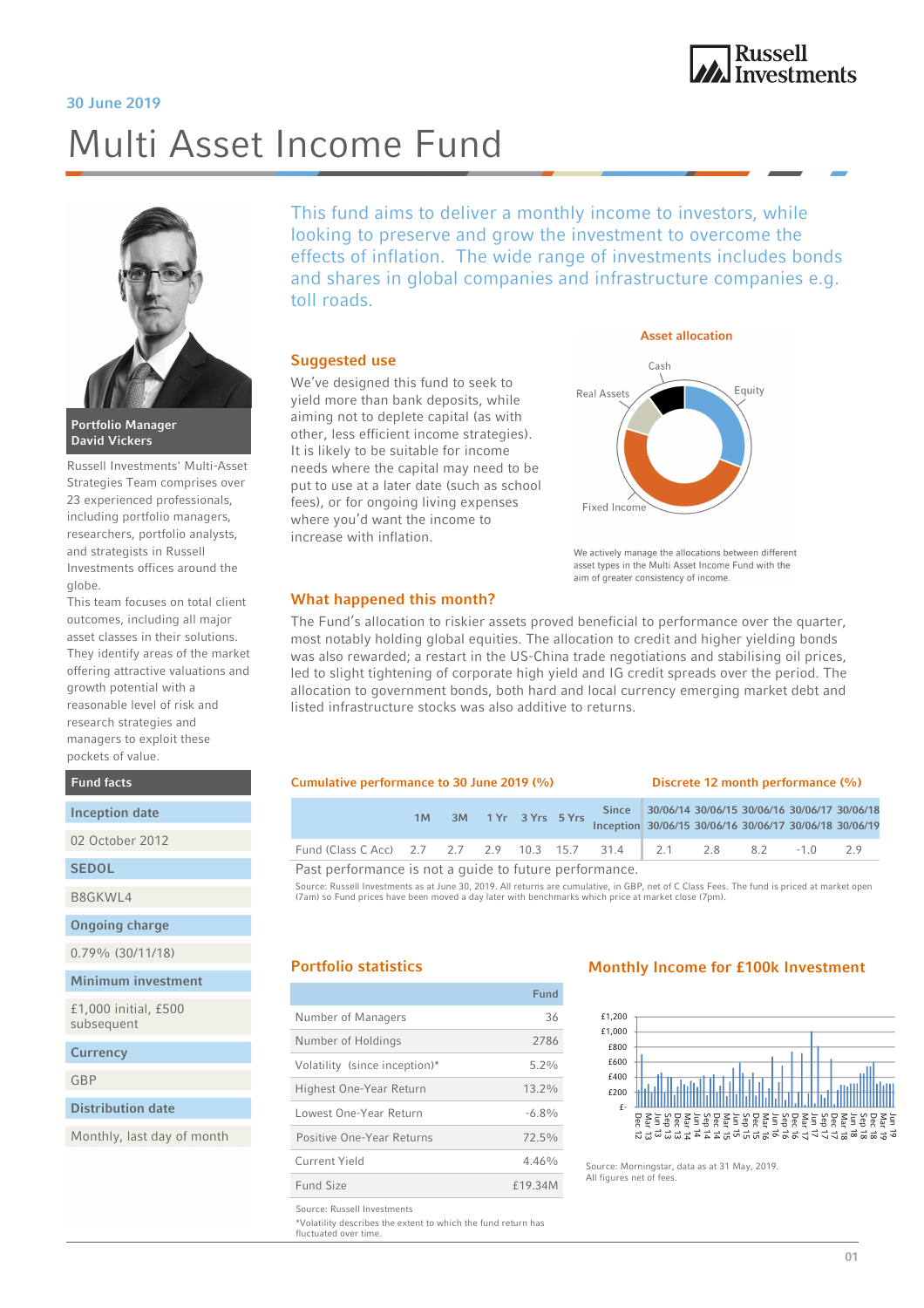# **MA**<br>Investments

## Multi Asset Income Fund (continued) 30 June 2019

### Portfolio structure

| <b>Portion of fund</b>                 | <b>Allocation</b><br>to fund<br>portion | <b>Monthly</b><br>return of<br>fund<br>portion |                                                 |                                    | Managers allocated to each portion, and their weight in the total fund |                                       |
|----------------------------------------|-----------------------------------------|------------------------------------------------|-------------------------------------------------|------------------------------------|------------------------------------------------------------------------|---------------------------------------|
| Equity                                 | 40.1%                                   |                                                |                                                 |                                    |                                                                        |                                       |
| Global Passive Income                  | 16.0%                                   | 3.6%                                           | Vanguard 16.0%                                  |                                    |                                                                        |                                       |
| <b>Global Equities</b>                 | 8.4%                                    | $0.0\%$                                        | <b>SPDR Global Dividend</b><br>Aristocrats 8.4% |                                    |                                                                        |                                       |
| UK High Income                         | 15.6%                                   | 4.3%                                           | Threadneedle 15.6%                              |                                    |                                                                        |                                       |
| European                               | $0.0\%$                                 | 1.5%                                           | Eurostoxx ETF 0.0%                              |                                    |                                                                        |                                       |
| <b>Fixed Income</b>                    | 56.3%                                   |                                                |                                                 |                                    |                                                                        |                                       |
| <b>Global Hedged Bonds</b>             | 5.1%                                    | 1.3%                                           | Brookfield 0.5%                                 | Colchester 1.1%                    | PIMCO 0.6%                                                             | Insight 1.1%                          |
|                                        |                                         |                                                | Bluebay 1.1%                                    | <b>Russell Investments</b><br>0.9% |                                                                        |                                       |
| <b>Global Hedged Credit</b>            | $5.1\%$                                 | $1.6\%$                                        | T Rowe 1.0%                                     | PIMCO 0.9%                         | Columbia 1.0%                                                          | Kempen 0.5%                           |
|                                        |                                         |                                                | BlueBay 1.0%                                    | Russell Investments<br>0.6%        |                                                                        |                                       |
| Global High Yield & EMD                | 14.9%                                   | 1.5%                                           | DDJ 2.3%                                        | Hermes 4.4%                        | PIMCO 0.1%                                                             | Barings 3.5%                          |
|                                        |                                         |                                                | <b>US Fallen Angels</b><br>0.5%                 | <b>EU Fallen Angels</b><br>1.6%    | <b>Russell Investments</b><br>2.6%                                     |                                       |
| <b>EMD LC</b>                          | 6.4%                                    | 4.3%                                           | GLG Partners 2.9%                               | Babson 1.9%                        | Pictet 1.6%                                                            | <b>Russell Investments</b><br>$0.1\%$ |
| <b>EMD</b>                             | $2.1\%$                                 | 2.8%                                           | Dupont 1.3%                                     | Rothschild 0.8%                    | Russell Investments<br>$0.1\%$                                         |                                       |
| <b>NB Global Floating Rate</b>         | 8.2%                                    | $-0.1\%$                                       | Neuberger Berman<br>8.2%                        |                                    |                                                                        |                                       |
| <b>NB-Short Duration High</b><br>Yield | 9.9%                                    | $1.3\%$                                        | Neuberger Berman<br>9.9%                        |                                    |                                                                        |                                       |
| <b>Pref Shares</b>                     | 4.5%                                    | 2.4%                                           | Cohen & Steers 4.5%                             |                                    |                                                                        |                                       |
| <b>Real Assets</b>                     | 1.3%                                    |                                                |                                                 |                                    |                                                                        |                                       |
| Infrastructure                         | 1.3%                                    | 3.5%                                           | Nuveen 0.5%                                     | Colonial 0.5%                      | Cohen & Steers 0.2% RIM 0.1%                                           |                                       |
|                                        |                                         |                                                | MBA 0.0%                                        | Russell Investments<br>$0.0\%$     |                                                                        |                                       |
| Cash                                   | 2.3%                                    |                                                |                                                 |                                    |                                                                        |                                       |
|                                        | 2.3%                                    | $0.0\%$                                        |                                                 |                                    |                                                                        |                                       |

Source: Russell Investments, Morningstar. Figures may not sum correctly due to rounding. Any reference to specific money managers should not be taken as a recommendation. Money managers are subject to change.